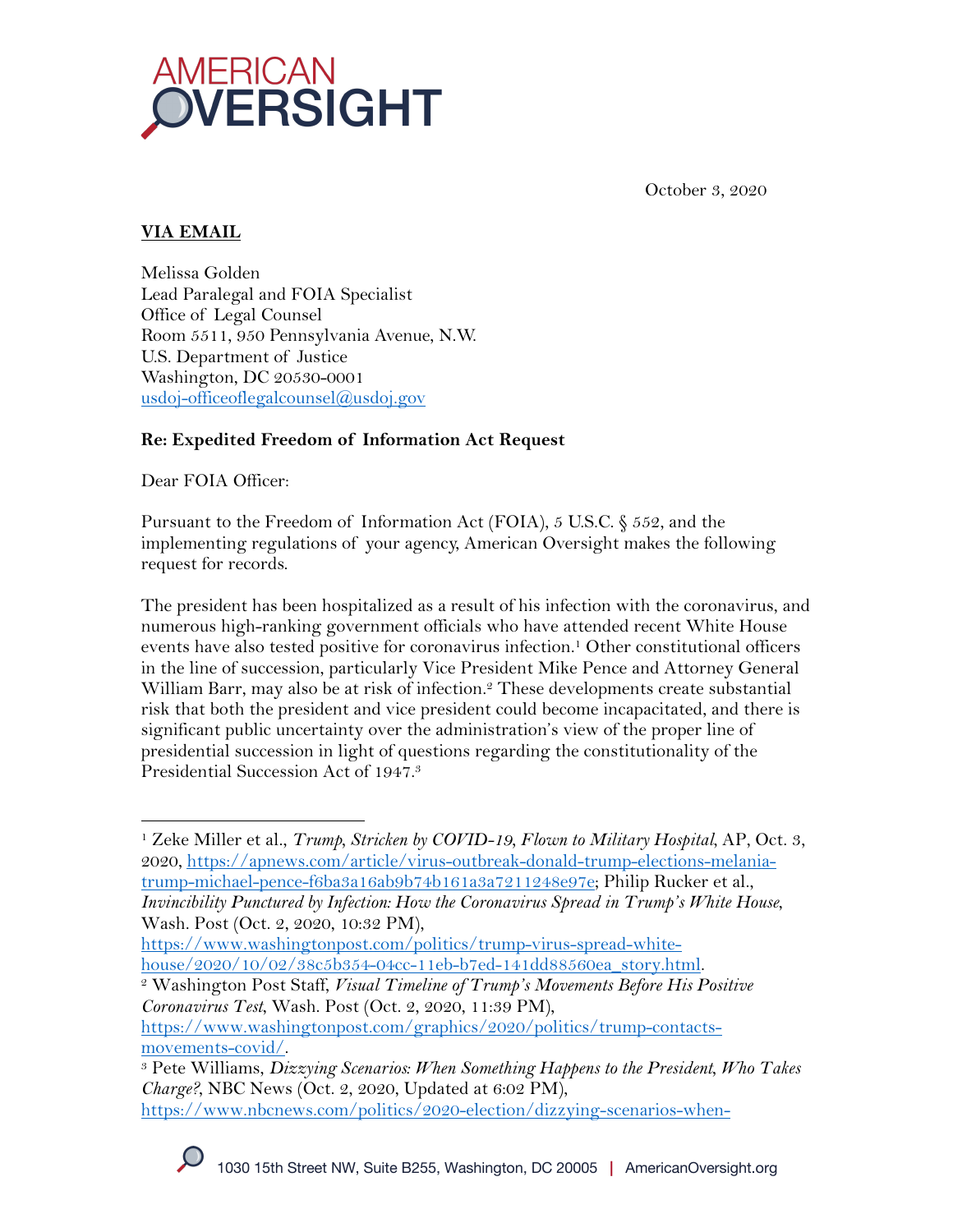American Oversight seeks records urgently needed to inform the public regarding the government's view of the proper line of presidential succession in case of death or incapacitation of the president and vice president.

### **Requested Records**

American Oversight seeks expedited review of this request for the reasons identified below and requests that the Department of Justice (DOJ) produce the following records as soon as practicable, and at least within twenty business days:

All email communications (including emails, email attachments, calendar invitations, and complete email chains) sent or received by Office of Legal Counsel (OLC) Assistant Attorney General Steven Engel, anyone serving as Principal Deputy Attorney General, or anyone serving as Deputy Assistant Attorney General (including, but not limited to, Henry Whitaker and Liam Hardy), containing any of the following key terms:

- 1) "presidential succession"
- 2) "succession statute"
- 3) "succession clause"
- 4) "act as president"
- 5) "acting president"
- 6) "civil officers of the United States"
- 7) "25th Amendment"
- 8) "Twenty fifth"
- 9) "Twenty-fifth"
- 10) "Speaker of the House"
- 11) "President Pro Temp"
- 12) "President Pro Tempore"
- 13) "3 U.S.C. 19"
- 14) "3 USC 19"
- 15) "3 U.S.C. § 19"

Please provide all responsive records from January 1, 2019, through the date of the search.

#### **Fee Waiver Request**

In accordance with 5 U.S.C. §  $552(a)(4)(A)(iii)$  and your agency's regulations, American Oversight requests a waiver of fees associated with processing this request for records. The subject of this request concerns the operations of the federal government, and the disclosures will likely contribute to a better understanding of relevant government

something-happens-president-who-takes-charge-n1241844; John Yoo, *A Winding Constitutional Path from Trump to Pence to Pompeo*, Wall St. J. (Oct. 2, 2020, 6:31 PM), https://www.wsj.com/articles/a-winding-constitutional-path-from-trump-topence-to-pompeo-11601677891.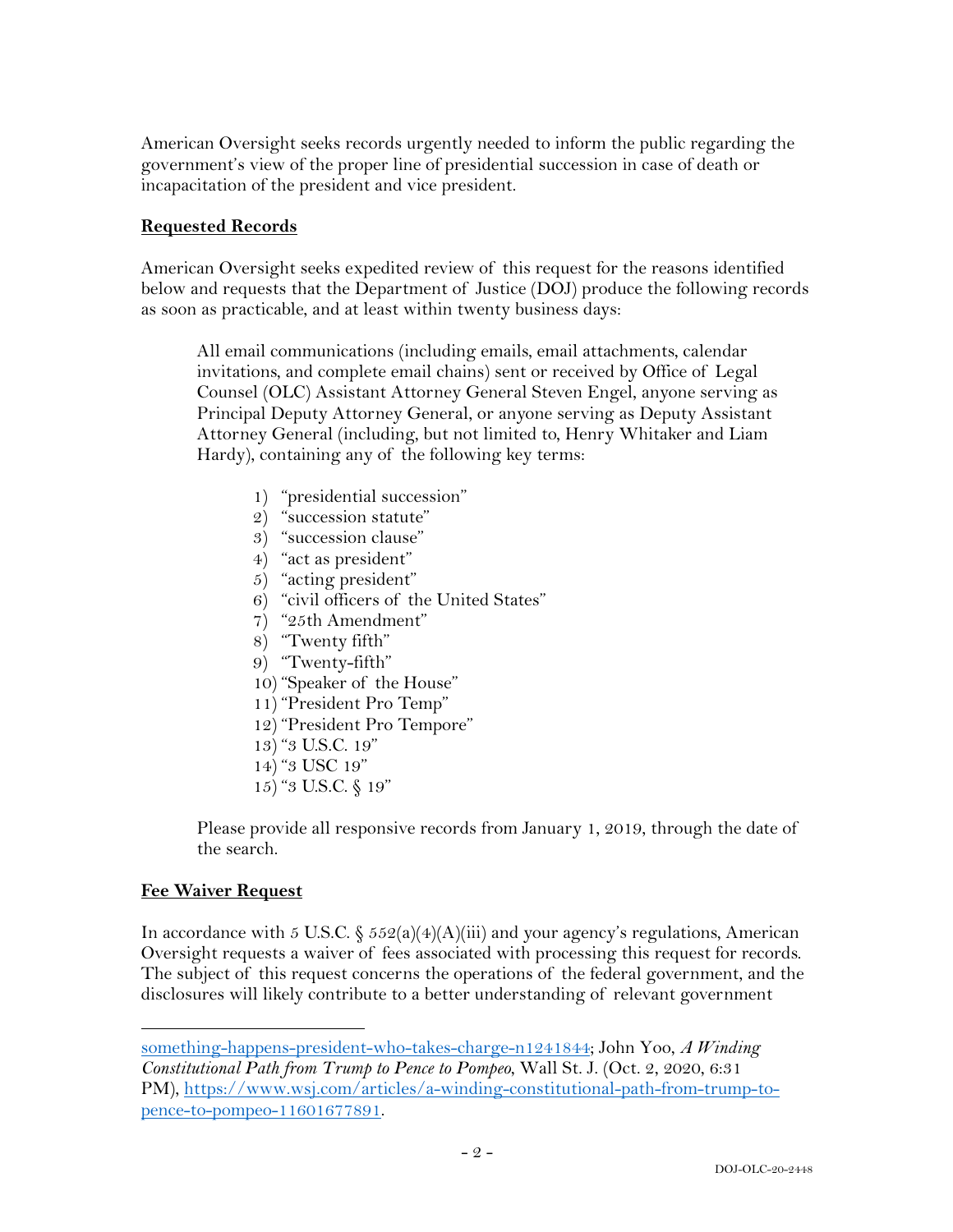procedures by the general public in a significant way. Moreover, the request is primarily and fundamentally for non-commercial purposes.

American Oversight requests a waiver of fees because disclosure of the requested information is "in the public interest because it is likely to contribute significantly to public understanding of operations or activities of the government."4 The public has a significant interest in OLC's opinion on the proper line of the presidential succession, a legal question of the most consequential importance. Records with the potential to shed light on this issues would contribute significantly to public understanding of operations of the federal government, including whether there may be a constitutional crisis in case the president and vice president become incapacitated as a result of the extensive coronavirus outbreak that has occurred among high-ranking officials in the Trump administration and Senators who attended events at the White House. American Oversight is committed to transparency and makes the responses agencies provide to FOIA requests publicly available, and the public's understanding of the government's activities would be enhanced through American Oversight's analysis and publication of these records.

This request is primarily and fundamentally for non-commercial purposes.<sup>5</sup> As a  $501(c)(3)$  nonprofit, American Oversight does not have a commercial purpose and the release of the information requested is not in American Oversight's financial interest. American Oversight's mission is to promote transparency in government, to educate the public about government activities, and to ensure the accountability of government officials. American Oversight uses the information gathered, and its analysis of it, to educate the public through reports, press releases, or other media. American Oversight also makes materials it gathers available on its public website and promotes their availability on social media platforms, such as Facebook and Twitter.6

American Oversight has also demonstrated its commitment to the public disclosure of documents and creation of editorial content through regular substantive analyses posted to its website.7 Examples reflecting this commitment to the public disclosure of documents and the creation of editorial content include the posting of records related to the Trump Administration's contacts with Ukraine and analyses of those contacts;<sup>8</sup> posting records and editorial content about the federal government's response to the

 $4\,5$  U.S.C.  $\frac{552(a)(4)(A)(iii)}{2}$ .

<sup>5</sup> *See* 5 U.S.C. § 552(a)(4)(A)(iii).

 $6$  American Oversight currently has approximately 15,600 page likes on Facebook and 105,400 followers on Twitter. American Oversight, Facebook,

https://www.facebook.com/weareoversight/ (last visited Oct. 1, 2020); American Oversight (@weareoversight), Twitter, https://twitter.com/weareoversight (last visited Oct. 1, 2020).

<sup>7</sup> *See generally News*, American Oversight, https://www.americanoversight.org/blog. 8 *Trump Administration's Contacts with Ukraine*, American Oversight,

https://www.americanoversight.org/investigation/the-trump-administrationscontacts-with-ukraine.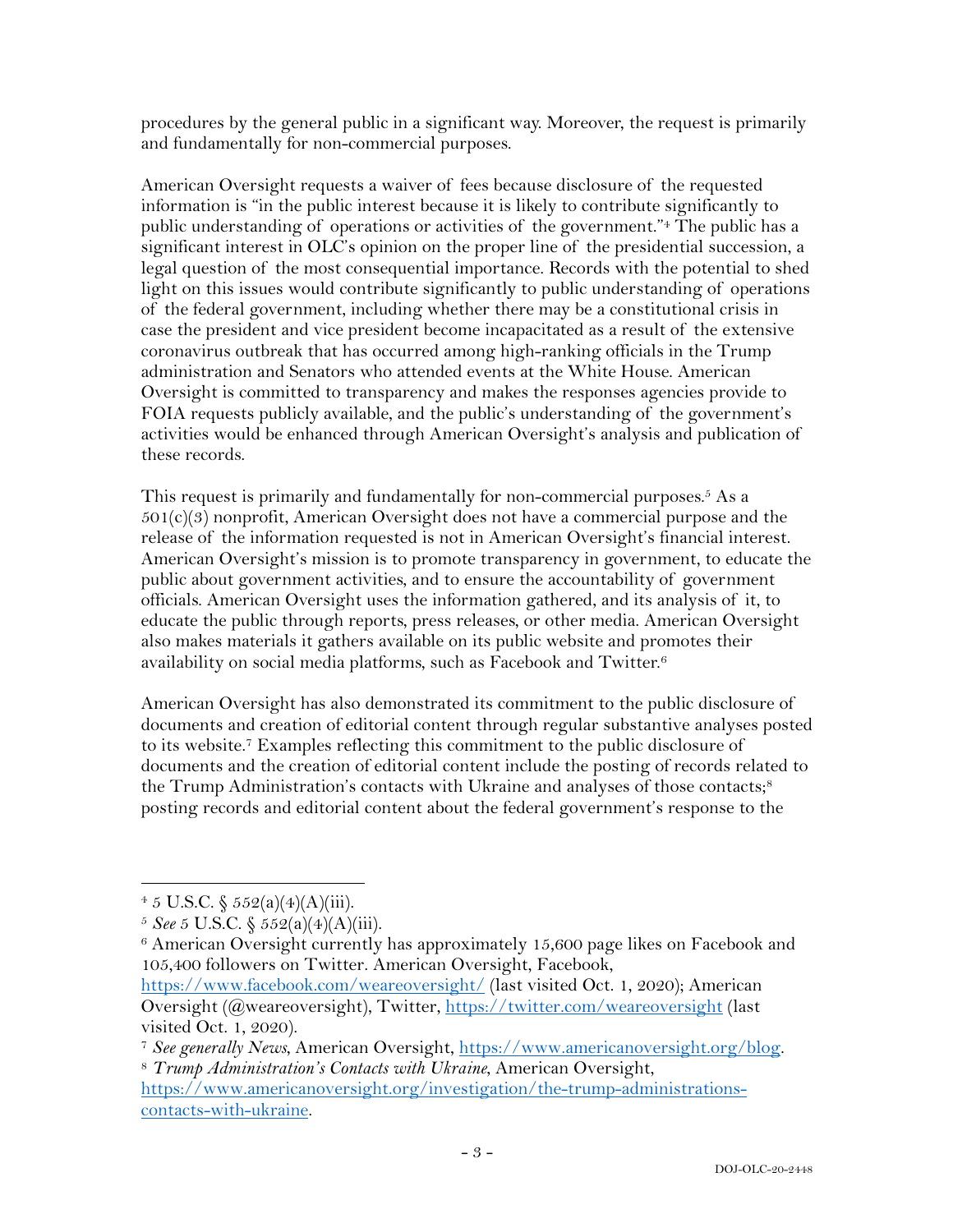Coronavirus pandemic;9 posting records received as part of American Oversight's "Audit the Wall" project to gather and analyze information related to the administration's proposed construction of a barrier along the U.S.-Mexico border, and analyses of what those records reveal;<sup>10</sup> the posting of records related to an ethics waiver received by a senior Department of Justice attorney and an analysis of what those records demonstrated regarding the Department's process for issuing such waivers;<sup>11</sup> and posting records and analysis of federal officials' use of taxpayer dollars to charter private aircraft or use government planes for unofficial business.12

Accordingly, American Oversight qualifies for a fee waiver.

# **Application for Expedited Processing**

Pursuant to 5 U.S.C.  $\$ 552(a)(6)(E)(1)$  and regulations cite, e.g., 28 C.F.R.  $\$ 16.5(e)(1)(ii)$ , American Oversight requests that your agency expedite the processing of this request.

I certify to be true and correct to the best of my knowledge and belief that the information requested is urgently needed in order to inform the public concerning the view of the proper presidential succession, including the constitutionality of the Presidential Succession Act of 1947, of the office charged with opining on legal questions of great import. The president has been hospitalized following infection with a virus that has killed hundreds of thousands of Americans in recent months, and many high-ranking government officials who have visited the White House have also tested positive for the coronavirus.13 In this context, the risk that both the president and the

<sup>9</sup> *See generally The Trump Administration's Response to Coronavirus*, American Oversight, https://www.americanoversight.org/investigation/the-trump-administrations-

response-to-coronavirus; *see, e.g. 'We've All Given Up Getting a Straight Answer From You Guys: Frustrated Emails Between Illinois Governor's Office and White House*, https://www.americanoversight.org/weve-all-given-up-getting-a-straight-answer-

from-you-guys-frustrated-emails-between-illinois-governors-office-and-white-house. 10 *See generally Audit the Wall*, American Oversight,

https://www.americanoversight.org/investigation/audit-the-wall; *see, e.g.*, *Border Wall Investigation Report: No Plans, No Funding, No Timeline, No Wall*, American Oversight, https://www.americanoversight.org/border-wall-investigation-report-no-plans-no-

funding-no-timeline-no-wall. 11 *DOJ Records Relating to Solicitor General Noel Francisco's Recusal*, American Oversight, https://www.americanoversight.org/document/doj-civil-division-response-noelfrancisco-compliance; *Francisco & the Travel Ban: What We Learned from the DOJ Documents*, American Oversight, https://www.americanoversight.org/francisco-thetravel-ban-what-we-learned-from-the-doj-documents.

<sup>&</sup>lt;sup>12</sup> See generally Swamp Airlines: Chartered Jets at Taxpayer Expense, American Oversight, https://www.americanoversight.org/investigation/swamp-airlines-private-jets-

taxpayer-expense; *see e.g. New Information on Pompeo's 2017 Trips to His Home State*, American Oversight, https://www.americanoversight.org/new-information-onpompeos-2017-trips-to-his-home-state.

<sup>13</sup> Miller et al., *supra* note 1.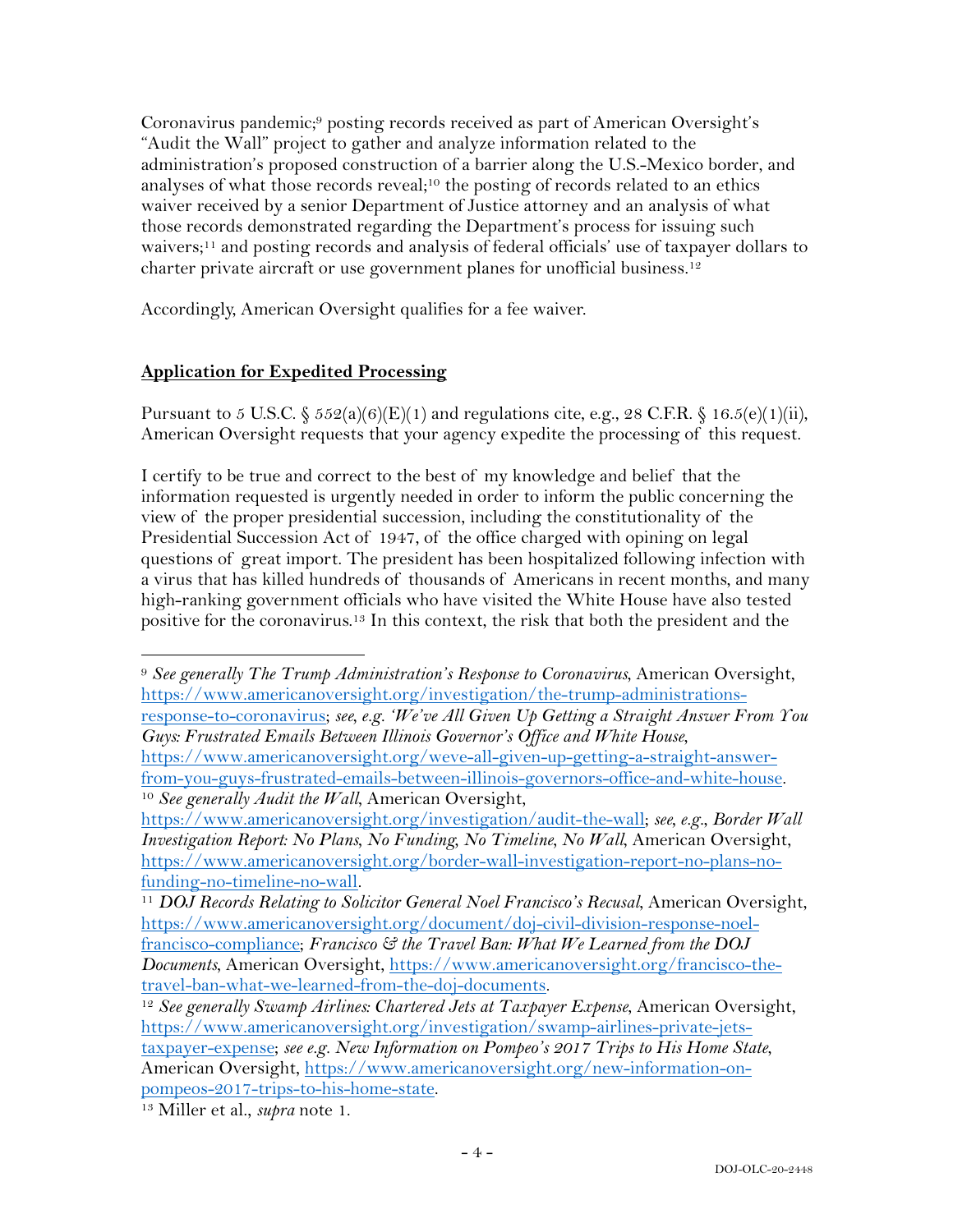vice president could be simultaneously incapacitated has sharply increased. At the same time media outlets and legal experts are raising questions about the constitutionality of the Presidential Succession Act of 1947 and the legally appropriate line of succession if both the president and vice president are incapacitated.<sup>14</sup> The public urgently needs to know the official view of the administration on the legal and constitutional line of presidential succession, and DOJ's OLC is the component that has opined authoritatively on the executive branch view on matters of this sort in the past.

I further certify that American Oversight is primarily engaged in disseminating information to the public. American Oversight's mission is to promote transparency in government, to educate the public about government activities, and to ensure the accountability of government officials. Similar to other organizations that have been found to satisfy the criteria necessary to qualify for expedition,15 American Oversight "'gathers information of potential interest to a segment of the public, uses its editorial skills to turn the raw material into a distinct work, and distributes that work to an audience.'"16 American Oversight uses the information gathered, and its analysis of it, to educate the public through reports, press releases, and other media. American Oversight also makes materials it gathers available on its public website and promotes their availability on social media platforms, such as Facebook and Twitter.17 As discussed previously, American Oversight has demonstrated its commitment to the public disclosure of documents and creation of editorial content.18

<sup>18</sup> *See generally News*, American Oversight, https://www.americanoversight.org/blog; *see*, *e.g.*, *Emails and Resume of Trump's Pick to Head Government Personnel Office*, American Oversight, https://www.americanoversight.org/emails-and-resume-of-trumps-pick-tohead-government-personnel-office; *CDC Calendars from 2018 and 2019: Pandemic-Related Briefings and Meetings*, American Oversight, https://www.americanoversight.org/cdccalendars-from-2018-and-2019-pandemic-related-briefings-and-meetings; *State Department Releases Ukraine Documents to American Oversight*, American Oversight,

<sup>14</sup> *See* Williams, *supra* note 3; Yoo, *supra* note 3.

<sup>15</sup> *See ACLU v. U.S. Dep't of Justice*, 321 F. Supp. 2d 24, 30–31 (D.D.C. 2004); *EPIC v. Dep't of Defense*, 241 F. Supp. 2d 5, 15 (D.D.C. 2003).

<sup>16</sup> *ACLU*, 321 F. Supp. 2d at 29 n.5 (quoting *EPIC*, 241 F. Supp. 2d at 11).

<sup>&</sup>lt;sup>17</sup> American Oversight currently has approximately 15,600 page likes on Facebook and 105,400 followers on Twitter. American Oversight, Facebook,

https://www.facebook.com/weareoversight/ (last visited Oct. 1, 2020); American Oversight (@weareoversight), Twitter, https://twitter.com/weareoversight (last visited Oct. 1, 2020).

https://www.americanoversight.org/state-department-releases-ukraine-documents-toamerican-oversight; *Documents Reveal Ben Carson Jr.'s Attempts to Use His Influence at HUD to Help His Business*, American Oversight,

https://www.americanoversight.org/documents-reveal-ben-carson-jr-s-attempts-touse-his-influence-at-hud-to-help-his-business; *Investigating the Trump Administration's Efforts to Sell Nuclear Technology to Saudi Arabia*, American Oversight,

https://www.americanoversight.org/investigating-the-trump-administrations-effortsto-sell-nuclear-technology-to-saudi-arabia; *Sessions' Letter Shows DOJ Acted On Trump's Authoritarian Demand to Investigate Clinton*, American Oversight, https://www.americanoversight.org/sessions-letter.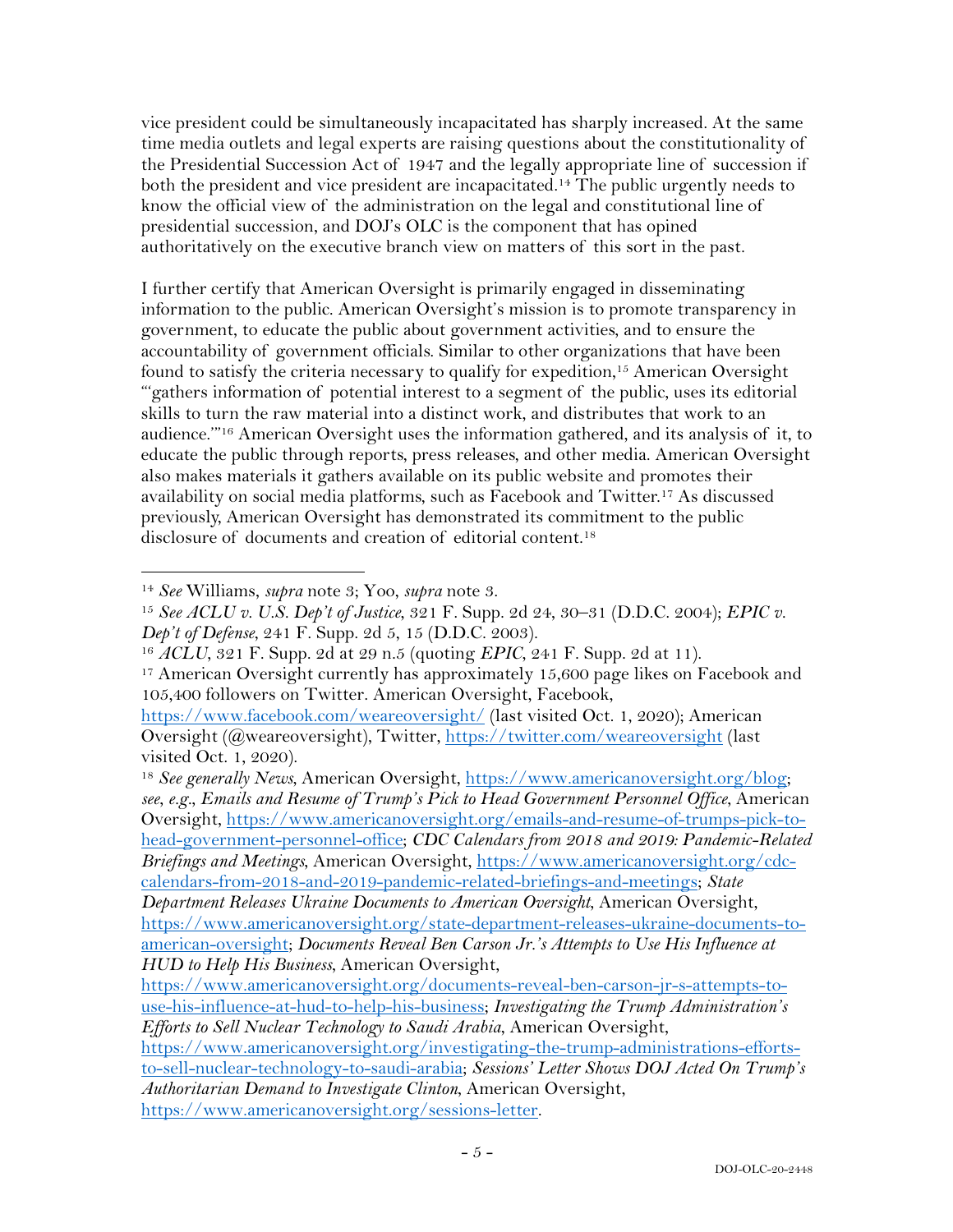Accordingly, American Oversight's request satisfies the criteria for expedition.

### **Guidance Regarding the Search & Processing of Requested Records**

In connection with its request for records, American Oversight provides the following guidance regarding the scope of the records sought and the search and processing of records:

- Please search all locations and systems likely to have responsive records, regardless of format, medium, or physical characteristics. For instance, if the request seeks "communications," please search all locations likely to contain communications, including relevant hard-copy files, correspondence files, appropriate locations on hard drives and shared drives, emails, text messages or other direct messaging systems (such as iMessage, WhatsApp, Signal, or Twitter direct messages),voicemail messages, instant messaging systems such as Lync or ICQ, and shared messages systems such as Slack.
- § In conducting your search, please understand the terms "record," "document," and "information" in their broadest sense, to include any written, typed, recorded, graphic, printed, or audio material of any kind. We seek records of any kind, including electronic records, audiotapes, videotapes, and photographs, as well as letters, emails, facsimiles, telephone messages, voice mail messages and transcripts, notes, or minutes of any meetings, telephone conversations or discussions.
- Our request for records includes any attachments to those records or other materials enclosed with those records when they were previously transmitted. To the extent that an email is responsive to our request, our request includes all prior messages sent or received in that email chain, as well as any attachments to the email.
- Please search all relevant records or systems containing records regarding agency business. Do not exclude records regarding agency business contained in files, email accounts, or devices in the personal custody of your officials, such as personal email accounts or text messages. Records of official business conducted using unofficial systems or stored outside of official files are subject to the Federal Records Act and FOIA.19 It is not adequate to rely on policies and procedures that require officials to move such information to official systems within a certain period of time; American Oversight has a right to records contained in those files even if material has not yet been moved to official

<sup>19</sup> *See Competitive Enter. Inst. v. Office of Sci. & Tech. Policy*, 827 F.3d 145, 149–50 (D.C. Cir. 2016); *cf. Judicial Watch, Inc. v. Kerry*, 844 F.3d 952, 955–56 (D.C. Cir. 2016).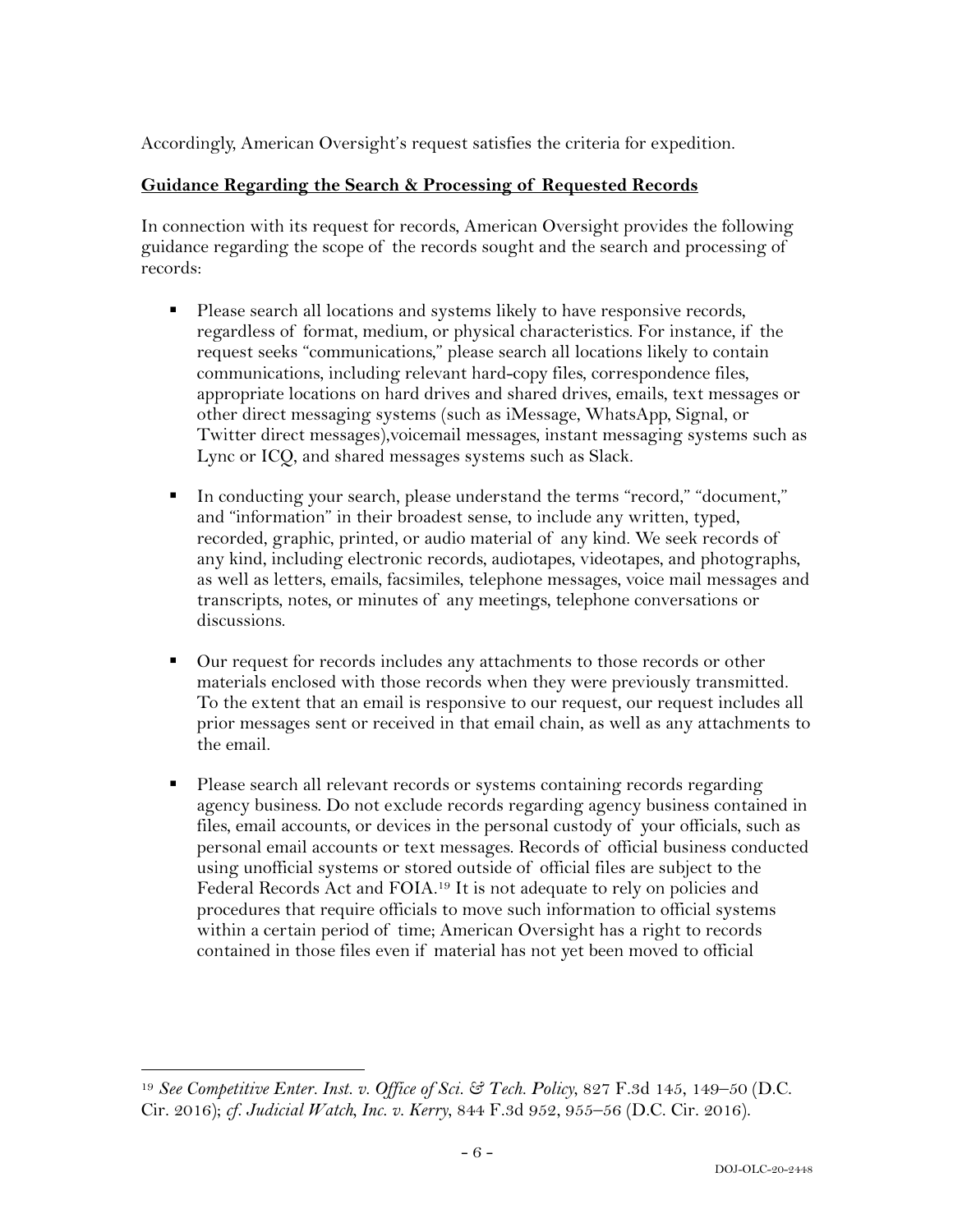systems or if officials have, by intent or through negligence, failed to meet their obligations.20

- Please use all tools available to your agency to conduct a complete and efficient search for potentially responsive records. Agencies are subject to governmentwide requirements to manage agency information electronically, $2<sup>1</sup>$  and many agencies have adopted the National Archives and Records Administration (NARA) Capstone program, or similar policies. These systems provide options for searching emails and other electronic records in a manner that is reasonably likely to be more complete than just searching individual custodian files. For example, a custodian may have deleted a responsive email from his or her email program, but your agency's archiving tools may capture that email under Capstone. At the same time, custodian searches are still necessary; agencies may not have direct access to files stored in .PST files, outside of network drives, in paper format, or in personal email accounts.
- In the event some portions of the requested records are properly exempt from disclosure, please disclose any reasonably segregable non-exempt portions of the requested records. If a request is denied in whole, please state specifically why it is not reasonable to segregate portions of the record for release.
- Please take appropriate steps to ensure that records responsive to this request are not deleted by the agency before the completion of processing for this request. If records potentially responsive to this request are likely to be located on systems where they are subject to potential deletion, including on a scheduled basis, please take steps to prevent that deletion, including, as appropriate, by instituting a litigation hold on those records.

### **Conclusion**

If you have any questions regarding how to construe this request for records or believe that further discussions regarding search and processing would facilitate a more efficient production of records of interest to American Oversight, please do not hesitate to contact American Oversight to discuss this request. American Oversight welcomes an opportunity to discuss its request with you before you undertake your search or incur search or duplication costs. By working together at the outset, American Oversight and

<sup>20</sup> *See Competitive Enter. Inst. v. Office of Sci. & Tech. Policy*, No. 14-cv-765, slip op. at 8 (D.D.C. Dec. 12, 2016).

<sup>&</sup>lt;sup>21</sup> Presidential Memorandum—Managing Government Records, 76 Fed. Reg. 75,423 (Nov. 28, 2011), https://obamawhitehouse.archives.gov/the-press-

office/2011/11/28/presidential-memorandum-managing-government-records; Office of Mgmt. & Budget, Exec. Office of the President, Memorandum for the Heads of

Executive Departments & Independent Agencies, "Managing Government Records Directive," M-12-18 (Aug. 24, 2012), https://www.archives.gov/files/recordsmgmt/m-12-18.pdf.